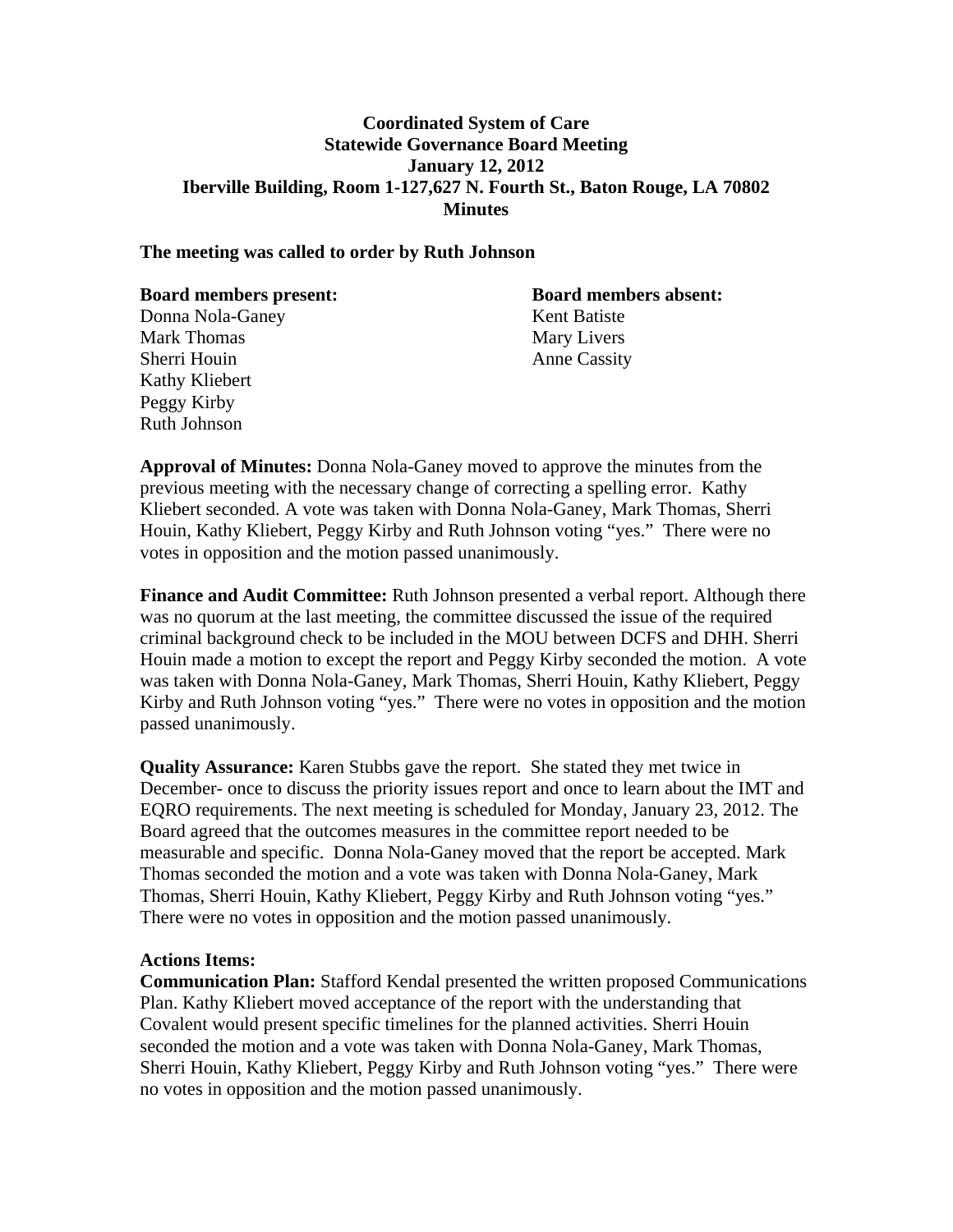**Regional WAA and FSO Budgets:** Jody Levison-Johnson presented a written proposal base on the budgets submitted by each organization. Board members questioned the 12% administration rate used by some agencies. Jody stated that the contracts are for a 3 month period only, and will start retroactively and end on February 29, 2012. A motion to approve budget as proposed was made by Peggy Kirby and seconded by Mark Thomas. A vote was taken with Donna Nola-Ganey, Mark Thomas, Sherri Houin, Kathy Kliebert, Peggy Kirby and Ruth Johnson voting "yes." There were no votes in opposition and the motion passed unanimously.

# **New Business:**

**Project Status Report:** Ruth Johnson raised questions regarding the status of training for departmental staff. Jody stated that members of the CSoC Team are working with department staff to develop department specific plans. Ruth Johnson also questioned the status of evaluating children/youth in out of home placements for CSoC level of need. Jody responded that OBH is working with each department to identify those children and create a process to assess all of these individuals. She stated that is has been challenging to get the accurate data and to develop a process to prioritize which of these 800 children/youth should be assessed first. She stated that John Lyons will be in Louisiana beginning February 1, 2012 to do the assessments.

**New CSoC Team Family Lead:** Jody introduced Shawn Herbert as the newly hired Family Lead in OBH.

**Next meeting Date:** The Board discussed potential new meeting dates. It was decided that the Board will meet once per quarter, on the last Friday of the last month at 1:00.

# **Unfinished Business:**

**SCC Development:** Shawn Herbert verbally reported on the development of the SCC. She stated they are working with local FSOs to conduct outreach to families and identify local resources.

**FMAP rate-** Jody presented the revised leveraging documents based on the new FMAP rate. DCFS infant mental health contracts were removed from the documents.

**Coordination of activities regarding New Orleans grant:** Jody will be meeting with Judge Gray and their SAMHSA project officer on January 27, 2012 and said she has been invited to serve on the grant steering committee. The Board reiterated their desire that the grant activities be closely coordinated with the state level efforts.

**Magellan:** Rusty Miller from Magellan reported regarding network capacity. He stated that Magellan is aggressively outreaching to providers for recruitment, credentialing and contracting. He stated that all providers are welcome to contract with Magellan, provided they meet mandated requirements, such as licensing. There was discussion regarding Methodist Children's Home (MCH) and their three potential locations for PRTFs. Jody stated that MCH has submitted their application, but an agreement on the rate has still not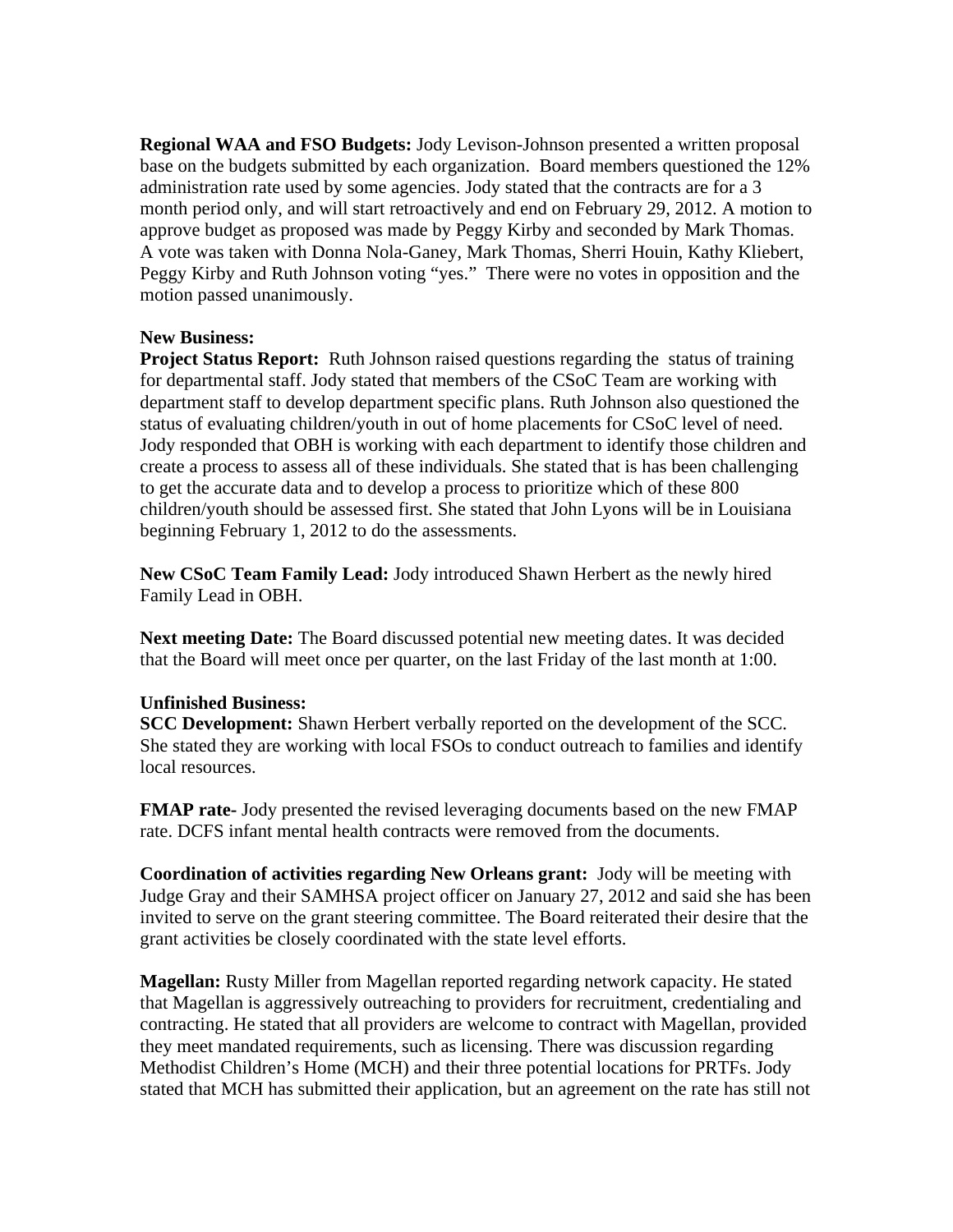been reached. Rusty stated that Magellan is feeling positive about good network capacity for the March 1, 2012 start.

Regarding training, education and outreach activities, Rusty reported that Magellan is scheduling a series of trainings for providers on billing, eligibility and Clinical Advisor beginning the first week of February. He stated that Magellan will also make available web-based training on Clinical Advisor and will maintain training staff onsite for ongoing needs. He stated that the WAAs and FSOs will be included in the trainings.

Terri Kang with Magellan also reported that they intend to use the data gathered from assessing the children and youth currently in out of home placements to inform network development activities.

Terri reported that they intend to work with Shawn Herbert and OBH on family engagement strategies.

Terri announced that their Louisiana specific website should be up this month: www.magellanoflouisiana.com

Terri stated that they will have staff follow up with Dickie Howze from DCFS regarding departmental IT requirements and other issues regarding data sharing.

Pat Hunt reported on Magellan's experience on monitoring use of psychotropic medications in children and gave several examples of efforts in other states. She stated the Magellan is eager to work with Louisiana on these issues.

Pat stated that Magellan will make available whatever staff is needed to participate in Governance Board meetings and address any issues that may emerge.

**Plan for Phase 2 Implementation**: postponed until next meeting.

# **Other:**

Mark Thomas asked for a copy of the CSoC organization structure chart. Karen Stubbs will provide.

The issues of the initial terms of the Governance Board members need to be included as an action item at the next meeting.

Sherri Houin emphasized that the educational system will need a lot of training on the needs of CSoC children and the issue of potential overuse of psychotropic medication.